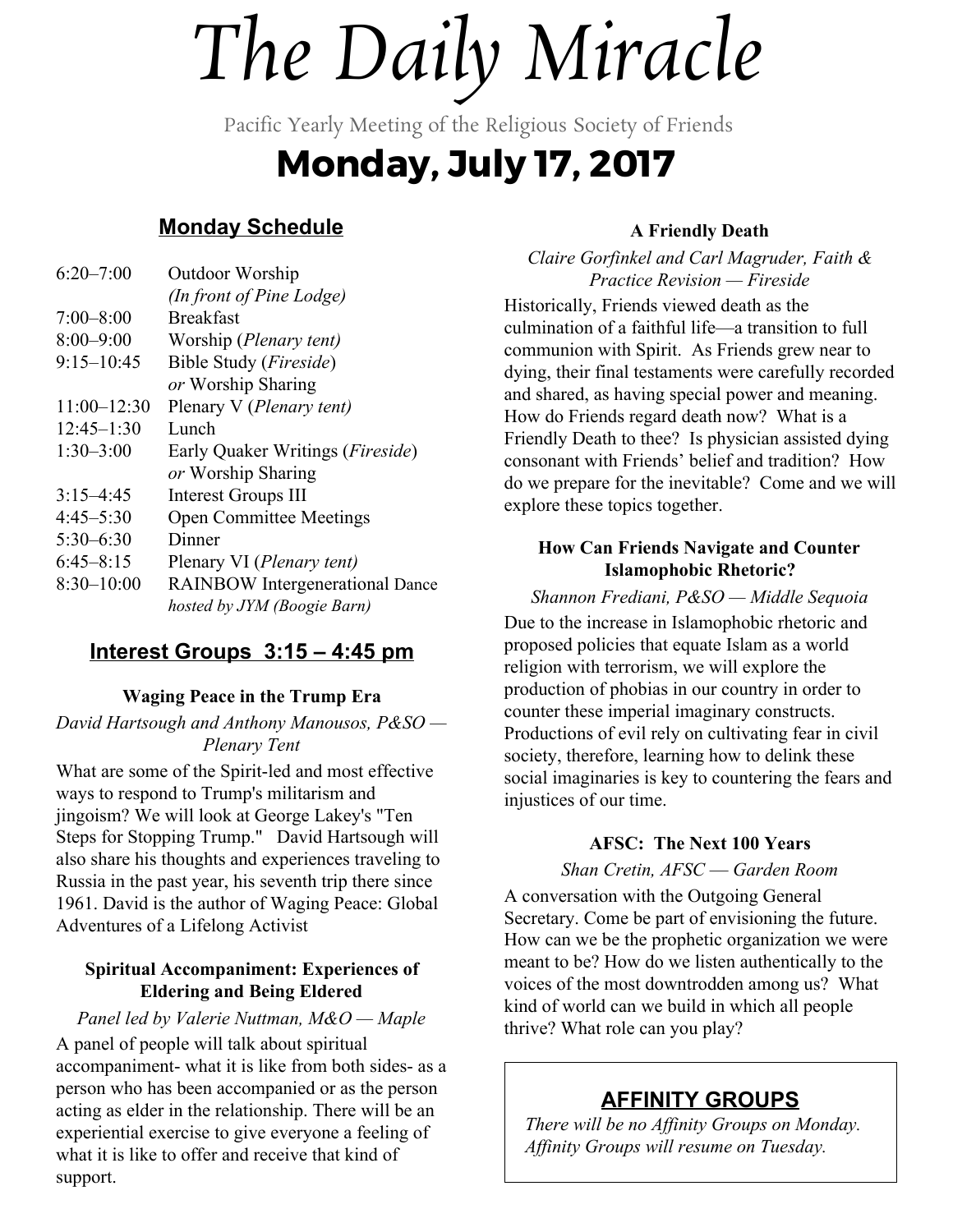# **MINISTRY & OVERSIGHT**

#### **Bible Study**

Bible study is on offer every morning of the session in the Fireside Room. It is open to all and is "come as you are."

#### **Worship Sharing Groups**

Please leave a message for Julie Harlow on the message board or at the information desk if you experience some difficulty during the Worship Sharing Group time. Drop-in Worship Sharing groups are available. Sign up at the Info Desk on the Patio.

#### **What is the Secretariat?**

A place where selected individuals with enormous dedication and patience work tirelessly to produce *The Daily Miracle* even if it takes till 2 in the morning because of all the interruptions. Don't be one of the interruptions.

#### **As a Yearly Meeting, we are ....**

Could you write a State of the Society Report for PYM? Well, you are going to be asked to do so. If you would like to read some of the State of the Meeting Reports, they are all in binders in the Quiet Room (Quail), at the Info Booth, and in the dining Hall.

#### **Welcoming the Stranger**

Some of us have been here for several days and/or have been here before. Others have just arrived or are here for the first time. Newcomers are invited to add a special "First Time Attenders" sticker to your name badge. There is a committee in charge of making sure these new attenders feel welcomed and don't eat alone. The committee has approximately 230 members (at no cost to the YM). Each member is named "Someone." If you are someone, you are on the committee. Remember what makes you feel welcome and pass it on.

#### **Microphone Manners**

PYM's portable mics are very directional and very short-distance sensitive. Please don't be a mic grabber! Our walking mic carriers know how to hold the mic to best pick up your message; please let them. For speakers using the stationary mic stand, get close and make sure the mic is pointed directly at your mouth. For better hearing! *— Pat Wolff, Sound Tech*

#### **Assisted Hearing at Plenary**

Headsets are available in the tent if you would like to try them for improved audio.

#### **Bookstore Hours**

The Earthlight Bookstore is located in Carson. The hours on Monday will be: 9:15 – 10:45, 1:30 – 3:00, 6:45 – 9:30. Hours on Tuesday will be the same, but closed for Family Night  $(6:45 - 8:15)$ . If the bookstore is not staffed, you may select books and leave them in the "reserved bin" to pay for later.

#### **Message Board**

The message board is a place to leave a note for someone at the Annual Session:

- "Hey, meet me for lunch at the patio…"
- "May I borrow your air pump?"
- "Thou was faithful to your gift this morning."
- "Friend, your ministry touched me. Thank you."

#### **Annual Session Evaluations**

The online Annual Session evaluation form is live and will be available until Sunday, August 6 on [www.pacificyearlymeeting.org](http://www.pacificyearlymeeting.org/) under

"Announcements and Quick Links" as well as under "Annual Session 2017." Paper copies of the survey will be available on the Clerk's table in the Plenary tent for those who are unable to use the online form. *Be aware that the Assistant to the Clerk will take the paper forms and enter the information from each into the online survey so that data can be collected and analyzed for all responses. Please spare the Assistant to the Clerk this extra task and use the online survey if you are able. — Pat Wolff, Sound Tech*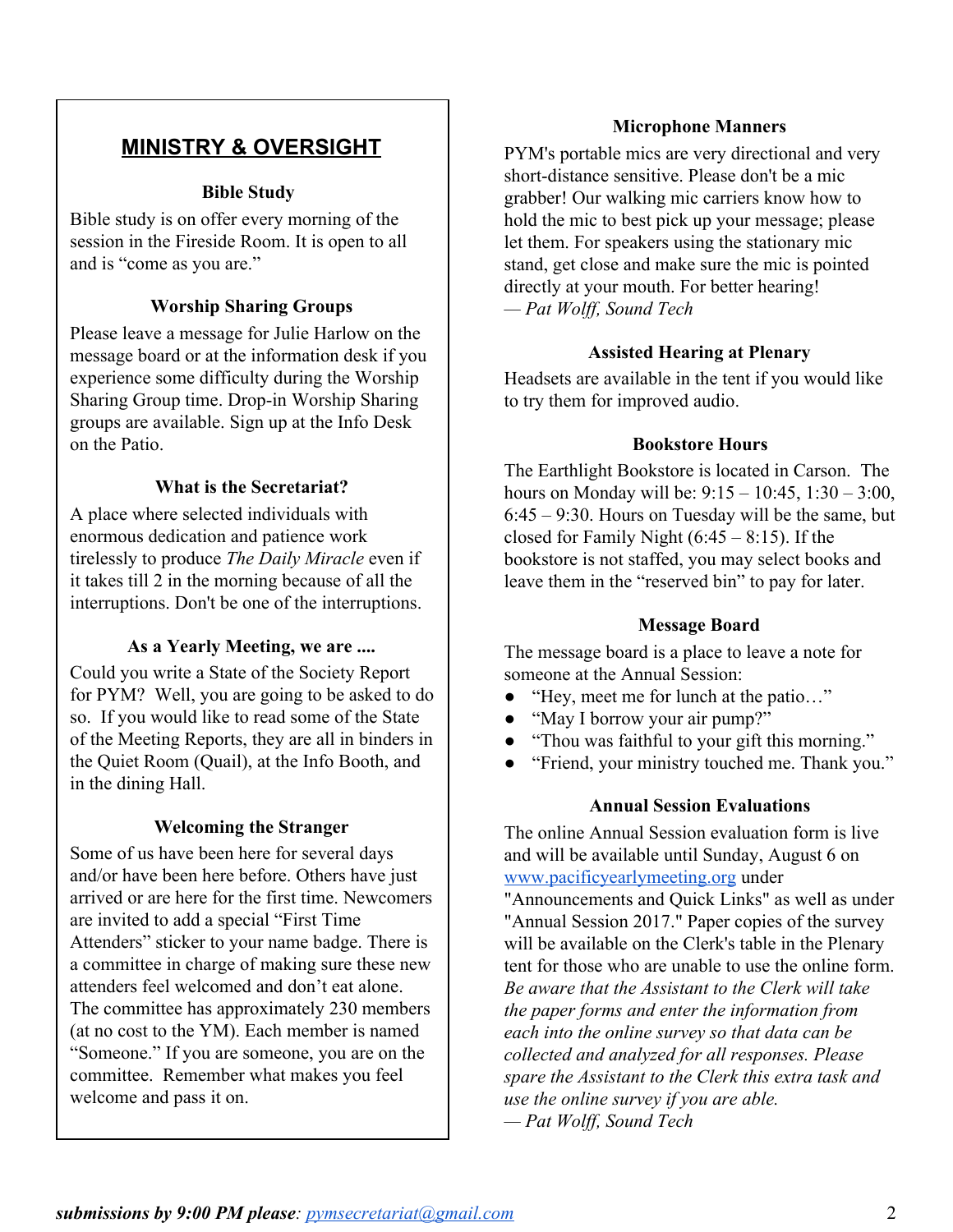#### **The Bible and Care of the Earth**

*What Does the Bible Say about Our Relationship with God's Creation? Of God to God's Creation? Do you discern an Earthcare Testimony in the Bible?*

Friends are invited to bring passages in the Bible relevant to Earthcare and Relationship with God's Creation to share in a special group at Bible Study *— today at 9:45 AM. in the Fireside Room.*

#### **Right Sharing of World Resources**

If you would like to learn about or discuss how Right Sharing of World Resources (RSWR) supports women's project in India, Kenya, and Sierra Leone, look for the yellow "sandwich" during lunch Monday & Tuesday. *— Doug Smith*

#### **The Afghan Girls School Fundraiser**

is back in the Bay Room. Shawls this year are used donations, with two exceptions. The exceptions are priced. All others are yours for any donation you are led to give. The coin jewelry is back too! *— Sue & Peggy (AGS Committee)*

#### **Guatemala Handicrafts**

Yes, we are here! We are located in the Madrone room of the Bath House. In addition to many of your favorites, there are new cutting boards made of reclaimed teak and St. Frances statutes this year. Your purchases support university scholarships for Mayan students in Guatemala. Cash or check only. See our website for further program information: www.guatemalafriends.org/scholarship-program/

*— Donna Smith, Co-Clerk, Guatemala Friends Scholarship Program.*

#### **Awaken Your Creative Juices to the Presence of an Adoring Audience**

It's time to prepare for Family Night! Sign up at the Information Tent today to assure your place on the program. Acts should be limited to 3 minutes. If you would like an exception, please see Bronwen or Janet to make your pitch.

*— Questions? See Bronwen.*

#### **Friends General Council**

Those who are interested in FGC affiliation and FGC programs should look for the FGC sign on the table inside the dining room where the Daily Miracle is placed. As we are able to, we will provide someone to talk with you and hear your comments at most meals, during the 8:30 pm Affinity Group time, and during the Open Committee on Monday. Those having experience with the various programs of FGC are invited to sign up at the Information Canopy on the patio for a specific time slot at the Table.

*—Julie Harlow, Ministry and Oversight Committee*

#### **American Friends Service Committee (AFSC) Report to PYM**

The AFSC report and links to a variety of interesting AFSC videos are available from the online version of *The Daily Miracle*. See [www.pacificyearlymeeting.org](http://www.pacificyearlymeeting.org/) AFSC Report – Building Peace with Justice: AFSC celebrates its 100th Year: [www.afsc.org/blogs/acting-in-faith/building](https://www.afsc.org/blogs/acting-in-faith/building-peace-justice-afsc-celebrates-its-100th-year)[peace-justice-afsc-celebrates-its-100th-year](https://www.afsc.org/blogs/acting-in-faith/building-peace-justice-afsc-celebrates-its-100th-year) *— Shan Cretin*

#### **Join PYM on the Slack Messaging App!**

We're still using the Slack group for PYM. If you used Slack last year, you can sign in at [pacificyearlymeeting.slack.com.](http://pacificyearlymeeting.slack.com/) Any Friend who already has an account can invite others. You can also email *pymsecretariat* $\omega$ gmail.com to request an invitation. With Walker Creek's wifi, Slack is a great place to get updates about Affinity Groups, see photos Friends are posting, and more!

#### **Quiet Room**

Quail is the Quiet Room. It is only for silent reading, meditation, or contemplation. There are State of the Meeting reports, Memorial Minutes, and other reading materials. Do not use it for other activities even if you find it empty.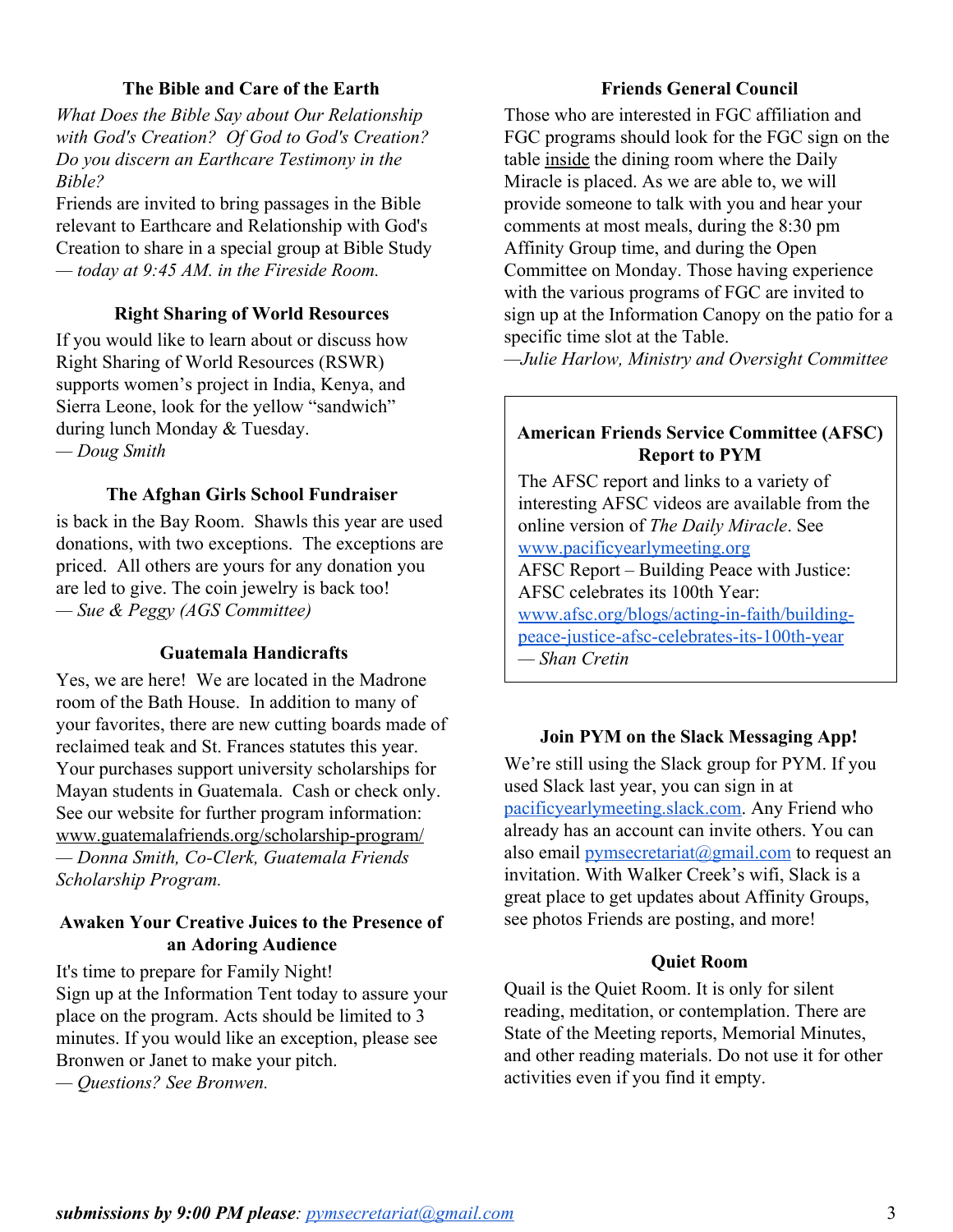#### **Special Food Requests**

Menu with allergens are at the whiteboards at door, and in back of the room. Special items, dedicated toaster and jam, etc., are available in kitchen. *Questions? Ask Jan Turner: [yellowgateroad@gmail.com](mailto:yellowgateroad@gmail.com)*

#### **Arrangements Help Wanted**

Please help set up chairs in the plenary tent. Sign up at the info booth or just show up 20 minutes early to morning worship or plenary.

#### **Golf Cart**

If you need assistance in getting from one location to another on the site, you may sign up in advance for a ride in the golf cart. Please sign up at the Information Tent and give us an hour or so advance notice to arrange your ride. The tent will close nightly around 7:00 p.m., so please plan your requests ahead of time. You can also sign up at the tent if you would like to be trained to drive the golf cart for others.

#### **The Bath House**

The Bath House is a shared space and the hooks and shelves there are for temporary use. Please ensure that Friends can find places to put their things while showering, etc. by taking all your personal items when you leave.

#### **I Lost My Hat**

It's not in the lost  $&$  found. It is a print with greens and yellows, with a wired brim inside the edge for shaping. There's a tie in the back. If found, please take to Lost & Found.

*—Thanks Friends, Sue Scott*

#### **A Request: Two Haiku**

*[We do not understand this But we notice the words are haiku Friend Betz has some information]*

Free quilt style, light weight with different square in fall colors, see Betz Miller, Willow room two

#### **Help Needed**

Peni Hall, a disabled woman in Willow #4, needs a woman to help apply the electrodes of a TENS machine on her back every morning around 9:00 am; time negotiable. It takes about 20 minutes. Peni and Julia Bazar also need about 2 people on Wednesday morning to help pack up and move sleep gear, bags, and medical stuff and load their van. Time negotiable, but we have to be out by 10:00 am.

 *— Thanks. Peni Hall*

#### **Befriend Aurora**

Aurora, the child in the pink wheelchair, is in search of new friends of all ages to talk and play games with her and assist her with meals and companionship.

*Please talk with her and with her mom Katherine if you'd like to connect with Aurora.*

#### **Many Thanks from Julie**

My left knee recently developed pain that makes more than a few steps very painful. Until I have an MRI on Wed and can take action for a cure, the wheelchair keeps me relatively free from pain. I have appreciated and been warmed and uplifted by all the help I received this week: helping me get meals, unloading my belongings and schlepping them to my room, carrying materials, finding me a room with better access, more schlepping, being a "gofer" when I need something, more schlepping, and all that pushing me around. And many who have expressed their loving concern. Being a part of this family is such a blessing. This week my request for help is a necessity. Why is it so difficult to ask for help at other times? Friends are so glad to make life easier for others. Let us not hesitate to ask for help - it may bring you both joy. FEAR NOT. ASK! *— Julie Harlow*

#### **Request for Light**

Jill Lessing, from Strawberry Creek Meeting was taken to the hospital Friday. Her partner Sherrin Lloyd asks us to hold her in the Light and Love. *— Thanks, Peni Hall*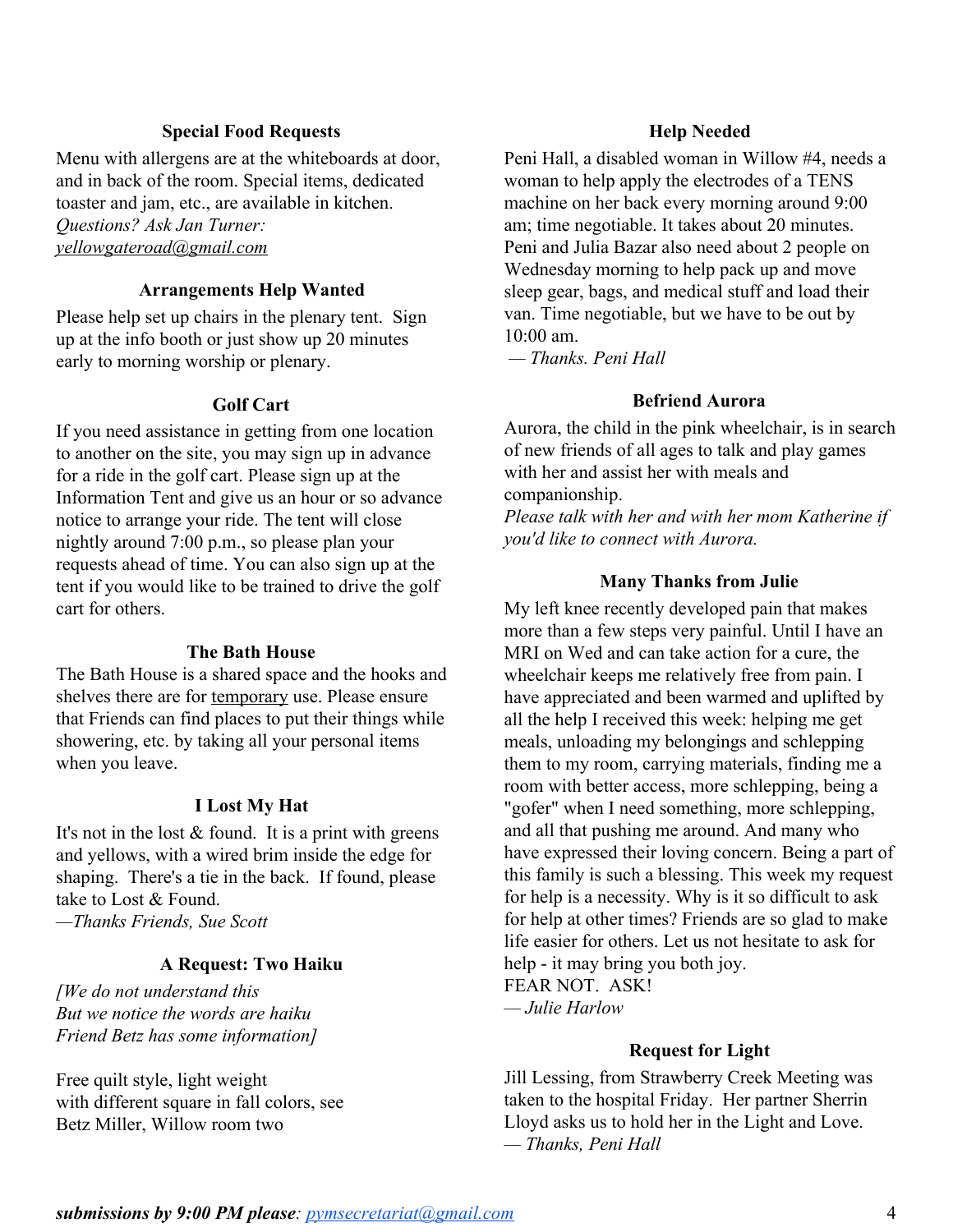#### **Request to All Middle School Parents**

Please bring your children a little earlier to sign in on Tuesday—by 7:50 am—in order that we may join you in the YAF and JYM hosted worship at 8:00 am.

— *Many thanks, your Friendly, Responsible middle school teachers, Hilary and Anna J*

#### **Officers & Committee Clerks Evaluation Session**

If you are a PYM Officer or Clerk of a Committee, please come to the Officers' and Committee Clerks' Evaluation Session on **Wednesday from 1:30 to 3 PM**. While your travel arrangements may prevent you from attending, this is an opportunity to collect thoughts and reflections on the Annual Session while they are still fresh in our minds. This is not a personal reflection of your experience, but a time to speak out of your committee or officer role. Co-Clerks are asked to collaborate on their committee's response and identify one person to provide their committee's input. Clerks may designate a committee member to bring their input. We will all be anxious to get on the road, so please come on time and prepared.

We will respond to the following queries:

- What helped center our gathering in the Presence?
- What hindered it?
- What worked well this AS?
- What can we do to improve the work of the Coordinating Teams?
- What do you see as the work needing to be done?
- *Sharon Gates, Assistant to the Clerk*

#### **Interest Group on Social Justice Ministry at Monthly Meetings and Worship Groups**

Have a sense about a need for shared witness and have no idea how to go about it? Join Linnea Hanson (Chico) and David Breitzmann (San Francisco) for **an Interest Group at 8 AM on Wed, July 19**. The focus is how to care for the ongoing operation of social justice ministry at a Monthly Meeting or Worship Group.

- stewarding social witness under the care of a Monthly committee
- engaging with local institutions (e.g. food banks, prisons, etc)
- budget coordination
- volunteer/operations conflict(s)

#### **Daily Online Meeting for Worship**

Quaker Center hosts an online meeting for worship every day from 7:30-8:00 am. Find the link on www.quakercenter.org. During PYM some of the participants will also worship together in person in the tent at 7:30 am.

#### **Survey on Quaker Worship**

What do you do during meeting for worship? What are you seeking there? How successful are you in finding it? Take the online survey and let us know. You'll find a link at [www.quakercenter.org.](http://www.quakercenter.org/) After you take the survey, you'll be able to see the results from about three hundred respondents. *— Bob Runyan*

#### **Visalia Monthly Meeting Green Cemetery**

Visalia Meeting is investigating creating a Green Cemetery, meaning where people might be buried in a way that does not impede decomposition, as an alternative to cremation. The cemetery land would be conserved in perpetuity for trees and natural space. They would like to have contact with Friends from any location who might be interested in being buried in such a cemetery.

*— Klara East, Visalia Meeting: at [differenteast9@yahoo.com](mailto:differenteast9@yahoo.com)*

#### **March for Nuclear Abolition & Global Survival**

Commemorate the atomic bombings of Hiroshima and Nagasaki at the place in California where nuclear weapons are designed -- new versions still today. Come to Livermore, about 40 miles from San Francisco. We will assemble on **Wednesday, August 9, 8:00 AM**, at the corner of Vasco Road and Patterson Pass Road. We'll have a rally -- Daniel Ellsberg, other speakers, music. After that, we will march (less than a mile) to a gate where those who choose will peaceably risk arrest. *More info: Ask Carl Anderson or David Hartsough, or visit [www.trivalleycares.org](http://www.trivalleycares.org/)*

#### **Friends House**

Friends desiring conversation about Friends House are encouraged to talk to Elizabeth Boardman today and/or Joe Magruder through Wednesday. *— Margaret Sorrel*